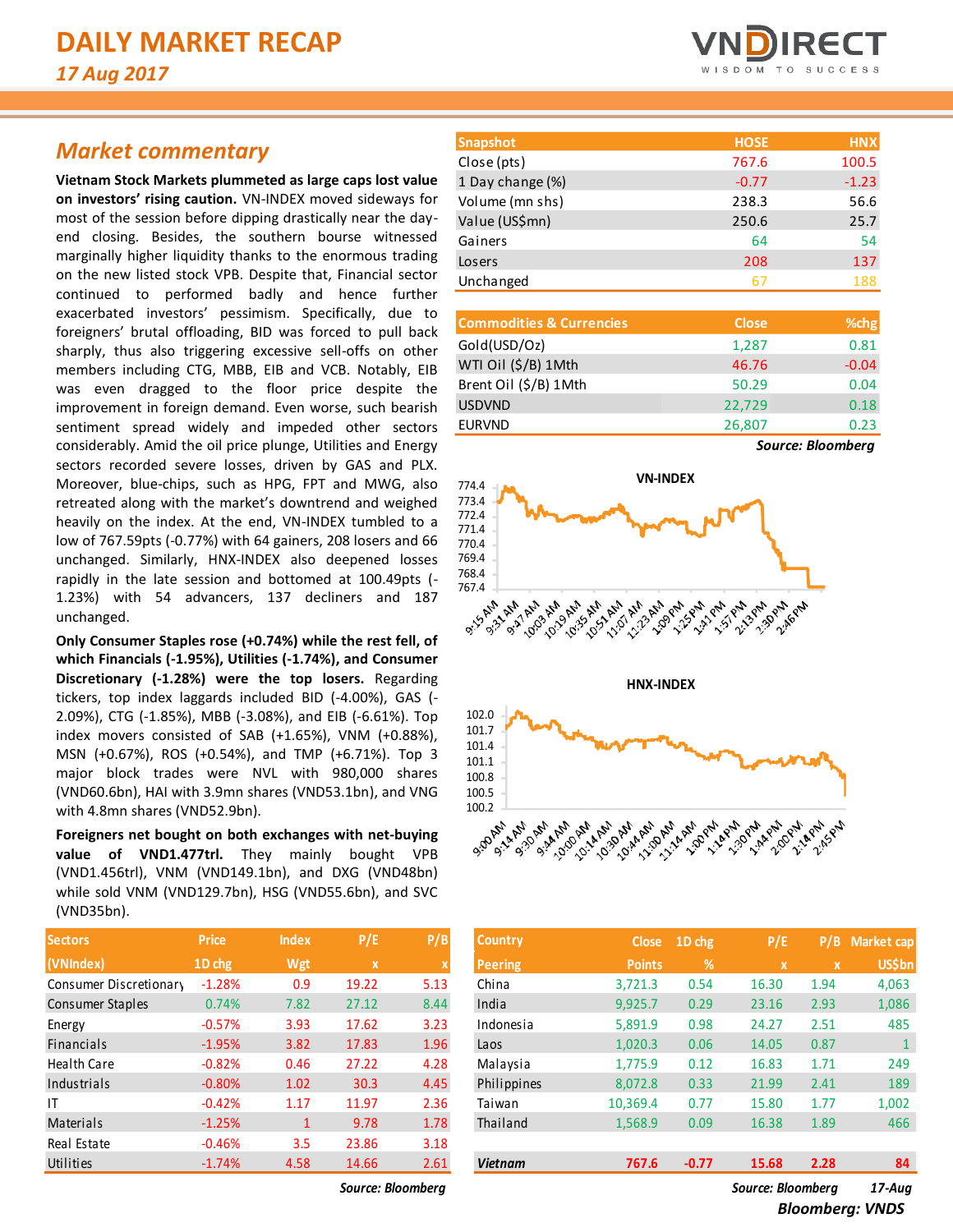

### **Market News**

**Oil held losses near the lowest close in more than three weeks as investors weighed expanding U.S. crude output against an extended decline in stockpiles during a period of strong seasonal demand.** Futures were little changed in New York after falling 4.2% the previous three sessions. U.S. production had its biggest weekly gain since the end of June, climbing to the highest level since Jul 2015, according to Energy Information Administration data Wednesday. The increase offset the price impact of an 8.95mn-barrel decline in crude stockpiles, the biggest drop since September. *(Bloomberg)*

**Finance Ministry proposes 'reasonable' tax hikes.** The Ministry of Finance (MoF) has introduced a draft of amendments to laws on Value Added Tax (VAT), Special Consumption Tax, Corporate Income Tax, Personal Income Tax and Natural Resources Protection Tax. Director of the Ministry's Tax Policy Department Pham Dinh Thi confirmed that the amendments are needed to address difficulties that remained for tax paying businesses and individuals, ensure a coherent legal framework, and better deal with rising public debts. Under adjustments made to the Law on VAT, there will be fewer goods and services entitled to the preferential level of 5% VAT. The proposed amendments contain two options: increase the base VAT level from 10% to 12% from the beginning of 2019, or increase it to 12% from 2019 and to 14% from 2021. *(En.vietnamplus.vn)*

#### **Corporate News**

**VNDIRECT Securities Corp. (VND VN) - stock listing:** Tomorrow will be the first trading day of 154,998,165 VND shares on Ho Chi Minh Stock Exchange (HOSE) at the initial reference price of VND23,900/share. *(Cafef.vn)*

**Masan Group Corporation (MSN VN) - ESOP share issuance:** MSN has announced the successful issuance of 9,877,600 ESOP shares to 50 employees at the price of VND10,000/share, thus lifting the total number of outstanding shares to 1,157,373,974 shares. *(Hsx.vn)*

**Gemadept Corporation (GMD VN) - investment activity:** On Aug 15, GMD has signed the contract to divest its entire stake of 51% in Hoa Sen - Gemadept Logistics and International Port Corporation in order to finance other investment activities. *(Hsx.vn)*

**Coteccons Construction JSC (CTD VN) - business activity:** On Aug 17, CTD commenced the Hoi An Casino project with the total package value of approx. VND7trl. The project is a JV between VinaCapital and two corporations namely Chow-Tai-Fook (Hongkong) and The Suncity Group (Macau). For further information, the company reported 1H2017 business performance with net revenue of VND10.544trl (+29.5% YoY) and EAT of VND713bn (+19.7% YoY), while EPS decreased to VND8,799 (-27.2% YoY). *(Cafef.vn)*

**Quang Ngai Sugar JSC (QNS VN - UPCOM) - shareholder's activity:** Chairman cum CEO Vo Thanh Dang has registered to buy 200,000 QNS shares via order-matching and put-through methods from Aug 17 to Sep 15. Currently, Mr. Dang owns 11,255,535 shares (4.62%) in QNS. *(Vietstock.vn)*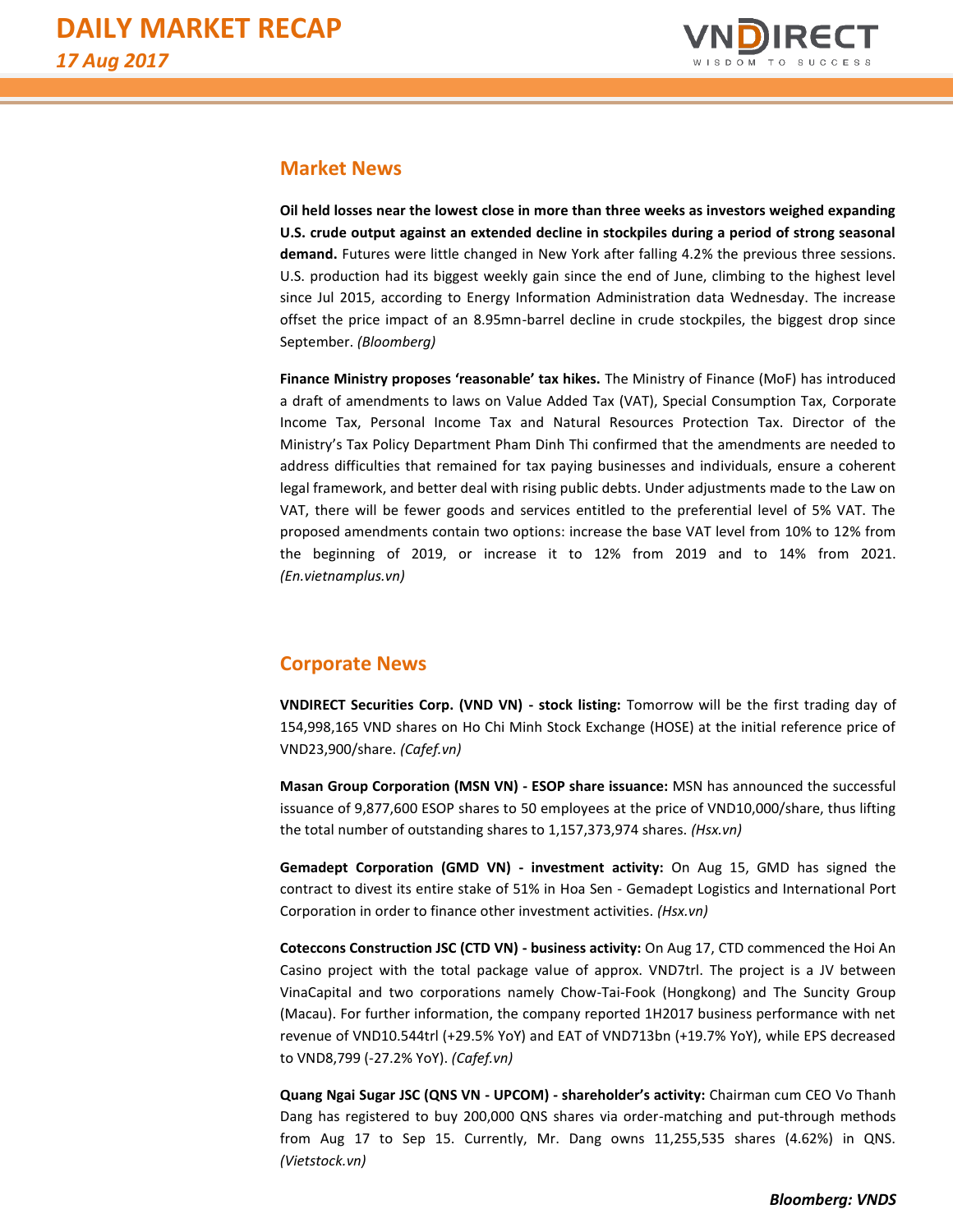

**Viglacera Corporation (VGC VN) - shareholders' activities:** Vice CEO Nguyen Minh Tuan has registered to sell 400,000 VGC shares via order-matching and put-through methods from Aug 21 to Sep 19, knowing that he currently owns 800,000 shares (0.19%). Previously, BoD member Luu Van Lau sold 137,200 VGC shares out of 230,000 shares registered from Jul 11 to Jul 27, thereby reducing his stake from 460,000 shares (0.11%) to 322,800 shares (0.08%). *(Cafef.vn)*

**PetroVietnam Ca Mau Fertilizer JSC (DCM VN) - business activity:** DCM announced that Ca Mau Fertilizer Plant will cease all operations for annual maintenance from Aug 16 to Aug 31. This is the sixth overall maintenance of the plant since 2011 and it is carried out during the period of low demand in order not to affect domestic market supply. After the maintenance, DCM expects to supply 270,000 tons of urea for the upcoming Autumn-Winter crop. *(Vietstock.vn)*

**Vietnam Technological and Commercial JSB (Techcombank - unlisted) - treasury stock:** Techcombank purchased 172,353,345 treasury shares (19.41%) out of 221,951,968 shares registered (25%) via tender offer at the average price of VND23,445/share, equivalent to total value of over VND4trl. Prior to the transactions, Techcombank did not hold any treasury share. *(Vietstock.vn)*

**Dong Phu Rubber JSC (DPR VN) - 7M2017 business results and dividend payment:** According to the Board resolution, in 7M2017, DPR reported 5,865.7 tons in output (reaching 44.4% of 2017 plan) and 5,992.9 tons in sales volume (meeting 36.3% of full-year goal) with the average selling price of VND44.9mn/ton. Accordingly, total revenue and EBT were estimated at VND399.7bn and VND168.7bn, respectively. Furthermore, the BoD approved the third 2016 cash dividend of VND2,000/share, which is expected to be paid in Sep 2017. *(Doruco.com.vn)*

**Mobile World Investment Corporation (MWG VN) - audited 1H2017 consolidated business result:** For 1H, MWG achieved VND31.24trl in net revenue (+59% YoY), of which Dien May Xanh and the new retail model of MWG - Bach Hoa Xanh contributed VND13.381trl (+140% YoY) and nearly VND402bn (10 times higher than 1H2016's), correspondingly. The company realized gross profit of VND5.3trl (+65.6% YoY) given a jump to VND25.966trl in COGS (+57.7% YoY). Financial revenue and financial expenses surged to VND100.1bn (+111.5% YoY) and VND121.5bn (+117.1% YoY), respectively. Meanwhile, selling and admin expenses were reported at VND3.257trl (+79.6% YoY) and VND644.6bn (+97.9% YoY), correspondingly. Thus, MWG posted VND1.07trl in EAT (+28.2% YoY). *(Vietstock.vn)*

**Royal International Corporation (RIC VN) - supervision status:** On Aug 14, Ho Chi Minh City Stock Exchange (HOSE) announced to receive RIC's audited 1H2017 financial statement. Accordingly, the company posted 1H net loss of VND31.8bn and accumulated loss of VND72bn as of Jun 30. Based on such results, HOSE continued to put RIC shares under supervision status. *(Cafef.vn)*

**Ho Chi Minh City Stock Exchange (HOSE) - 1H2017 business results:** In 1H2017, HOSE achieved net revenue of VND317.8bn (+59.8% YoY) and gross profit of VND290.7bn (+71% YoY) as COGS decreased to VND27.1bn (-6.3% YoY). Financial revenue increased to VND3.8bn (+10% YoY) while financial expenses fell to VND20mn (-73.5% YoY). On the other hand, admin expenses jumped to VND96.2bn (+31.9% YoY). Therefore, HOSE experienced a boost in EAT to VND158.6bn (+97.4% YoY). *(Ndh.vn)*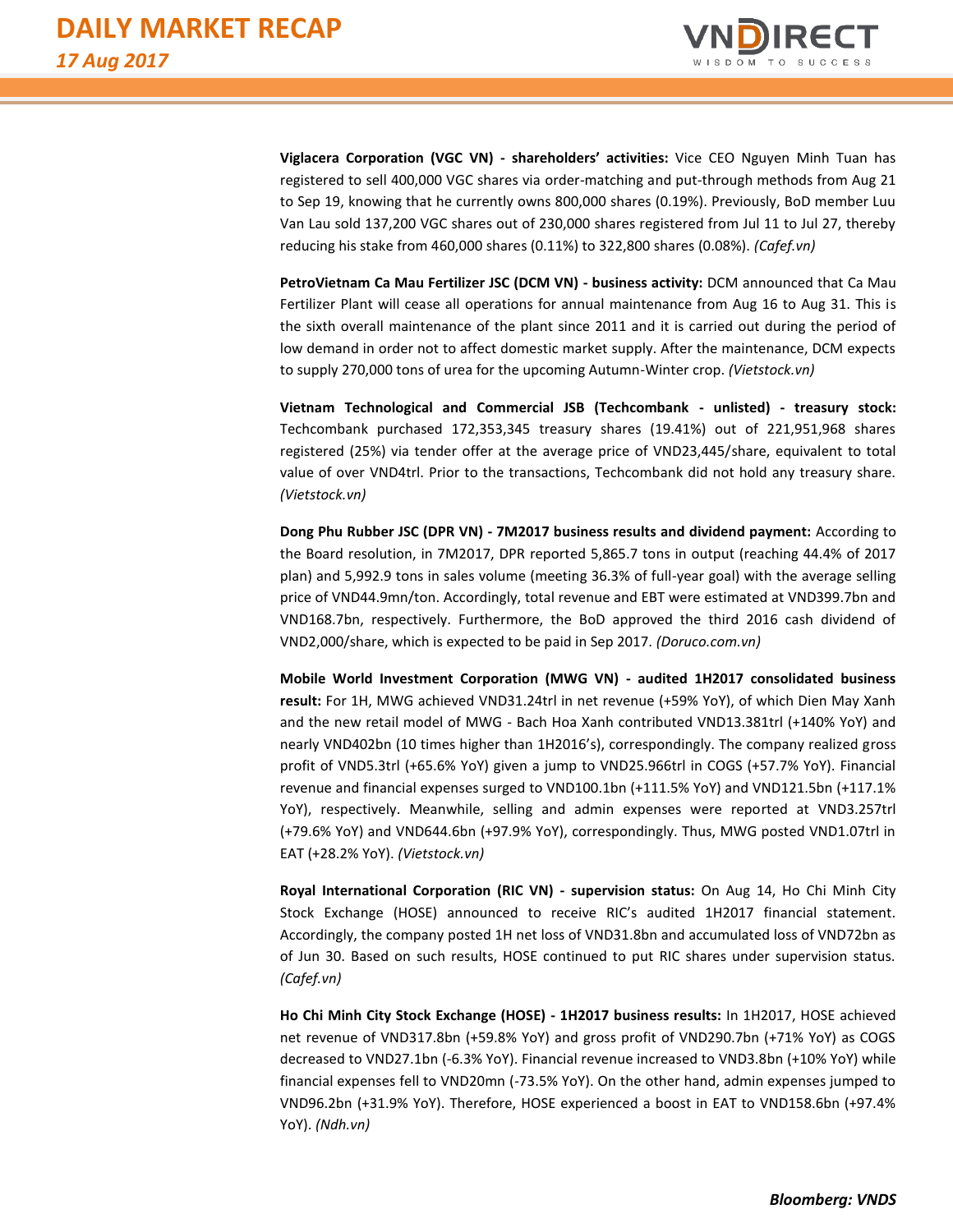

**Van Phat Hung Corporation (VPH VN) - investment activity and stock issuances:** On Aug 15, VPH has approved to buy 1.16mn shares (58%) of Hoa Binh Urban Environmental Services JSC, which is mainly known for developing cemetery parks and waste management. No further information is provided. Besides, VPH previously approved the issuance of 10.6mn shares to offer to existing shareholders at the ratio of 5:1 and the price of VND10,000/share in 3Q or 4Q. Moreover, the company also planned to issue 12mn shares to pay stock dividend at the ratio of 100:19 in 4Q2017 or 1Q2018. Accordingly, VPH would increase its chartered capital from VND530bn to VND757bn. *(Vietstock.vn)*

**Hoang Huy Investment Financial Services JSC (TCH VN) - business activity:** TCH's BoD has approved the cooperation with Hoang Huy Investment Services JSC (HHS VN) in real estate projects. HHS will aid TCH via capital contribution and distribution of products. Financial resource supporting the projects is expected from bond issuances, JV and capital contribution from strategic investors. *(Vietstock.com)*

**Tu Liem Urban Development JSC (NTL VN) - audited 1H2017 consolidated financial statement:** According to the parent company's audited 1H2017 financial statement, NTL posted VND7.5bn in EAT (-8.97% vs. unaudited figure). The adjustments included the addition of 1H rental revenue of VND332mn and leasing capital cost of VND323mn; the increase in dividend received from subsidiaries of VND306mn; a required provision for losses from subsidiaries of VND393mn; interest expenses from credit agreement of VND11mn and transfer of VND994mn corporate income tax (CIT) expenses from other expenses to current income tax expense in accordance with 2015-2016 tax finalization. Hence, consolidated CIT to be paid in 1H2017 was re-determined after the auditing. Accordingly, consolidated EAT was recorded at VND7.09bn (-8.97% vs. unaudited figure). *(Cafef.vn)*

**Japan Vietnam Medical Instrument JSC (JVC VN) - 2017 AGM documents:** According to JVC's AGM documents, for FY2016 (from Apr 01, 2016 to Mar 31, 2017), JVC generated net revenue of approx. VND500bn (surpassing the year plan by 15%). Total provision declined to VND23bn (vs. VND1.307trl in FY2015's). As a result, the company posted net loss of VND31.7bn (vs. net loss of VND1.336trl in FY2015). For FY2017, JVC has set targets of VND630bn in net revenue (+26% YoY) and VND19bn in EAT. *(Vietstock.vn)*

**Hoang Anh Gia Lai JSC (HAG VN) - audited 1H2017 business results:** Accordingly, 1H revenue and EAT reached VND2.5trl (-31.5% YoY) and VND1.02trl (vs. the loss of VND1.19trl in 1H2016), correspondingly, with the debt falling to VND34.2trl (-6.04% YoY). Besides, HAG targets to achieve EBT of VND552bn this year. *(Bloomberg)*

**Lien Viet Post JSC Bank (LPB - UpCOM) - bond issuance:** LPB gets approval to issue VND2trl convertible bonds in 2017, according to posting on State Bank of Vietnam's website. No details on coupon and time frame were disclosed. *(Bloomberg)*

**KLF Joint Venture Global Investment JSC (KLF VN) - shareholder's activity:** Lien Thanh Seafood Processing JSC bought 3,029,800 KLF shares and sold 5,515,600 shares, thereby reducing its stake from 10,721,800 shares (6.48%) to 8,236,000 shares (4.98%) and being no longer the company's major shareholder. *(Cafef.vn)*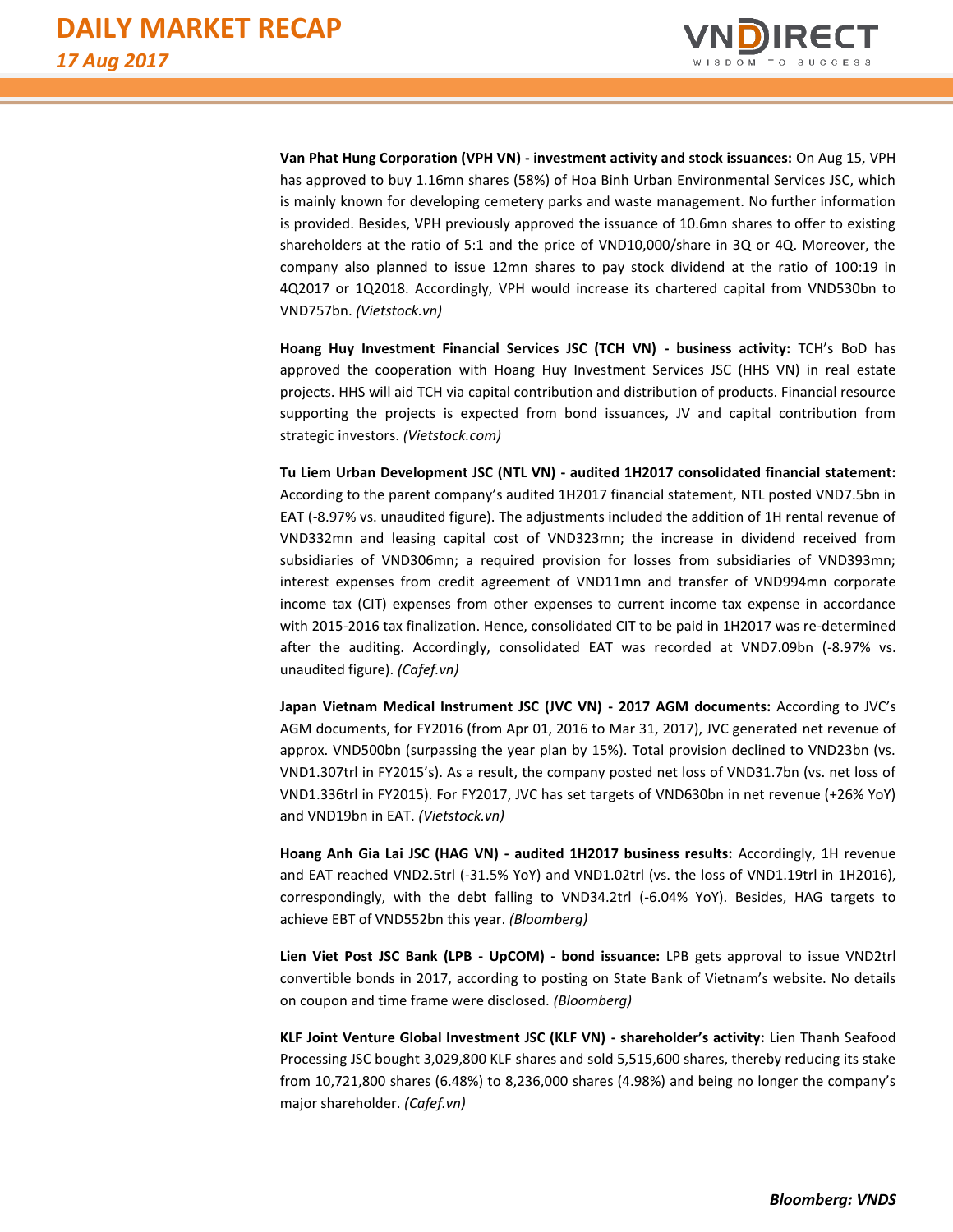

**Transimex Corporation (TMS VN) - shareholder's activities:** BoD member Bui Minh Tuan purchased 310 TMS shares out of 500,000 shares registered from Jul 19 to Aug 15. After that, he has continuously registered to buy 500,000 TMS shares via order-matching or put-through method from Aug 21 to Sep 19. If successful, he will increase his stake from 3,365,828 shares (9.741%) to 3,865,828 shares (11.188%). *(Hsx.vn)*

**IDJ Vietnam Investment JSC (IDJ VN) - shareholder's activity:** Asean Deep Value Fund sold 288,500 IDJ shares, thus reducing its stake from 1,647,200 shares (5.05%) to 1,358,700 shares (4.17%) and being no longer the company's major shareholder from Aug 09. *(Cafef.vn)*

**Siam Brothers Viet Nam JSC (SBV VN) - 2017 EGM:** Sep 07 and Sep 08 will be the ex-date and record date, respectively, for attending SBV's 2017 EGM, according to BoD resolution signed on Aug 16. Further information will be announced later. *(Hsx.vn)*

**Ba Ria Thermal Power (BTP VN) - audited 1H2017 financial statement:** According to the preaudited financial statement, BTP reported a net loss of VND33.43bn in 1H2017. After auditing, the net loss was recorded at VND17.24bn. The difference was thanks to the increase in dividend received from the long-term financial investment in Buon Don Hydropower JSC of VND6.7bn (8% dividend p.a.) and the reimbursement of provisions for long-term financial investment of VND9.48bn. Besides, as of Jun 30, the company was negotiating the electricity price with EVN. Therefore, in order to record electricity revenue in 1H2017, BTP calculated electricity price based on EVN's temporary price and the company will appropriately adjust revenue in 2H2017. *(Ndh.vn)*

**DIC Investment and Trading JSC (DIC VN) - shareholder's activity:** Mrs. Pham Lam Thien Hoang, wife of Vice CEO Nguyen Quoc Nhan, has registered to divest her entire stake of 164,352 DIC shares (0.62%) via order-matching and put-through methods from Aug 22 to Sep 21. *(Cafef.vn)*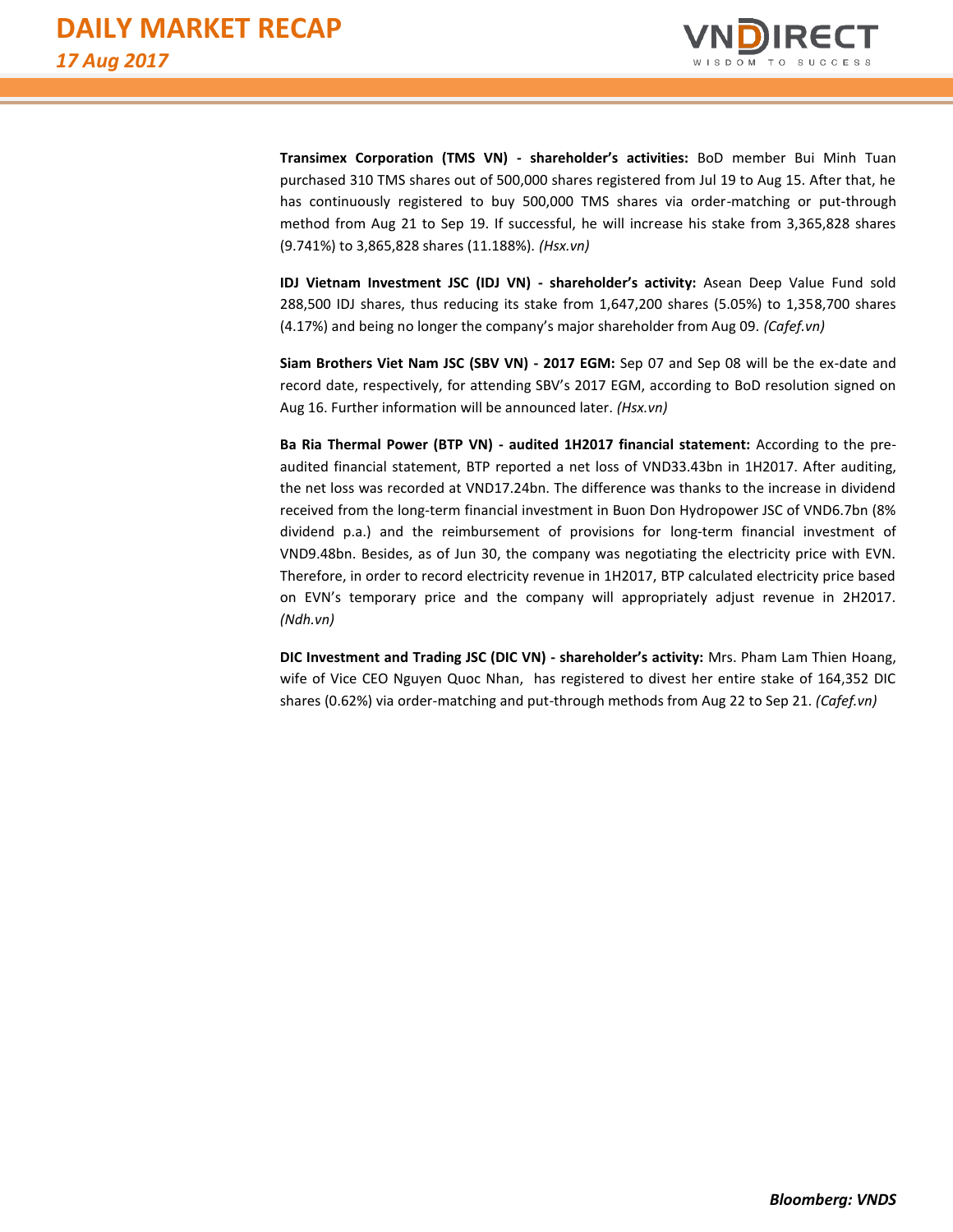

#### **MARKET MOVEMENTS**

|                    | <b>HOSE</b>       |       |      |        |              |  |  |  |  |  |  |  |
|--------------------|-------------------|-------|------|--------|--------------|--|--|--|--|--|--|--|
| <b>Top gainers</b> |                   |       |      |        | <b>VND</b>   |  |  |  |  |  |  |  |
| <b>Ticker</b>      | <b>Last Price</b> | Chg   | %chg | Vol.   | <b>Index</b> |  |  |  |  |  |  |  |
|                    |                   |       |      |        | impact       |  |  |  |  |  |  |  |
| <b>VDP</b>         | 38,800            | 2,500 | 6.9  | 20,000 | 0.013        |  |  |  |  |  |  |  |
| <b>SII</b>         | 22,050            | 1,400 | 6.8  | 830    | 0.037        |  |  |  |  |  |  |  |
| <b>COM</b>         | 55,200            | 3,500 | 6.8  | 6,610  | 0.020        |  |  |  |  |  |  |  |
| <b>RIC</b>         | 8,370             | 530   | 6.8  | 820    | 0.006        |  |  |  |  |  |  |  |
| <b>TMP</b>         | 35,000            | 2,200 | 6.7  | 1,710  | 0.062        |  |  |  |  |  |  |  |

| <b>Top losers</b> |                   |          |        |         | <b>VND</b>   |
|-------------------|-------------------|----------|--------|---------|--------------|
| <b>Ticker</b>     | <b>Last Price</b> | Chg      | %chg   | Vol.    | <b>Index</b> |
|                   |                   |          |        |         | impact       |
| <b>CIG</b>        | 3,060             | $-230$   | $-7.0$ | 12,370  | $-0.003$     |
| <b>TSC</b>        | 5,210             | $-390$   | $-7.0$ | 4.23MLN | $-0.023$     |
| <b>ATG</b>        | 4,280             | $-320$   | $-7.0$ | 408,780 | $-0.002$     |
| <b>EMC</b>        | 17,650            | $-1,300$ | $-6.9$ | 10      | $-0.006$     |
| CCL               | 5,030             | $-370$   | $-6.9$ | 412.260 | $-0.005$     |

|               | <b>Top index movers</b> |       |             |         | <b>VND</b>   |
|---------------|-------------------------|-------|-------------|---------|--------------|
| <b>Ticker</b> | <b>Last Price</b>       |       | %chg<br>Chg |         | <b>Index</b> |
|               |                         |       |             |         | impact       |
| <b>SAB</b>    | 253,000                 | 4,100 | 1.7         | 85,640  | 1.066        |
| <b>VNM</b>    | 148,800                 | 1,300 | 0.9         | 842,250 | 0.765        |
| <b>MSN</b>    | 44.900                  | 300   | 0.7         | 1.18MLN | 0.140        |
| <b>ROS</b>    | 93,000                  | 500   | 0.5         | 2.20MLN | 0.096        |
| <b>TMP</b>    | 35,000                  | 2,200 | 6.7         | 1,710   | 0.062        |

|               | <b>VND</b><br><b>Top index laggers</b> |          |        |         |              |  |  |  |  |  |  |  |  |
|---------------|----------------------------------------|----------|--------|---------|--------------|--|--|--|--|--|--|--|--|
| <b>Ticker</b> | <b>Last Price</b>                      | Chg      | %chg   | Vol.    | <b>Index</b> |  |  |  |  |  |  |  |  |
|               |                                        |          |        |         | impact       |  |  |  |  |  |  |  |  |
| <b>BID</b>    | 19,200                                 | $-800$   | $-4.0$ | 5.64MLN | $-1.109$     |  |  |  |  |  |  |  |  |
| <b>GAS</b>    | 61,000                                 | $-1,300$ | $-2.1$ | 169,350 | $-1.009$     |  |  |  |  |  |  |  |  |
| <b>CTG</b>    | 18,550                                 | $-350$   | $-1.9$ | 1.66MLN | $-0.528$     |  |  |  |  |  |  |  |  |
| <b>MBB</b>    | 22,050                                 | $-700$   | $-3.1$ | 3.71MLN | $-0.486$     |  |  |  |  |  |  |  |  |
| EIB           | 11,300                                 | $-800$   | $-6.6$ | 1.01MLN | $-0.401$     |  |  |  |  |  |  |  |  |

|               | <b>VND</b><br><b>Top active volume</b> |        |        |         |          |               | <b>Top active volume</b> |        |        |          | <b>VND</b> |
|---------------|----------------------------------------|--------|--------|---------|----------|---------------|--------------------------|--------|--------|----------|------------|
| <b>Ticker</b> | Last Price                             | Chg    | %chg   | Vol.    | Index    | <b>Ticker</b> | <b>Last Price</b>        | Chg    | %chg   | Vol.     | Index      |
|               |                                        |        |        |         | impact   |               |                          |        |        |          | impact     |
| <b>OGC</b>    | 2.640                                  | $-40$  | -1.5   | 8.81MLN | $-0.005$ | <b>SHB</b>    | 7.800                    | $-100$ | $-1.3$ | 10.12MLN | 0.000      |
| <b>HQC</b>    | 3,140                                  | $-80$  | $-2.5$ | 8.41MLN | $-0.015$ | <b>KLF</b>    | 3,300                    | $-100$ | $-2.9$ | 8.24MLN  | 0.000      |
| <b>DXG</b>    | 19.100                                 | $-300$ | -1.6   | 8.08MLN | $-0.034$ | <b>NVB</b>    | 7.900                    | 100    | 1.3    | 3.69MLN  | 0.000      |
| <b>PVD</b>    | 15,200                                 | $-400$ | $-2.6$ | 6.36MLN | $-0.062$ | <b>SHN</b>    | 10,000                   | $-300$ | $-2.9$ | 1.52MLN  | 0.000      |
| <b>FLC</b>    | 7,080                                  | -70    | $-1.0$ | 6.08MLN | $-0.018$ | <b>CEO</b>    | 10,300                   | 0      | 0.0    | 1.51MLN  | 0.000      |

|                           |                   | <b>HOSE</b> |      |        |              | <b>HNX</b> |                   |       |      |         |              |
|---------------------------|-------------------|-------------|------|--------|--------------|------------|-------------------|-------|------|---------|--------------|
| <b>VND</b><br>Top gainers |                   |             |      |        |              |            | Top gainers       |       |      |         |              |
| Ticker                    | <b>Last Price</b> | Chg         | %chg | Vol.   | <b>Index</b> | Ticker     | <b>Last Price</b> | Chg   | %chg | Vol.    | <b>Index</b> |
|                           |                   |             |      |        | impact       |            |                   |       |      |         | impact       |
| VDP.                      | 38,800            | 2,500       | 6.9  | 20,000 | 0.013        | <b>FDT</b> | 31,900            | 2,900 | 10.0 | 100     | 0.000        |
| SII                       | 22,050            | 1,400       | 6.8  | 830    | 0.037        | <b>VCM</b> | 17,600            | 1,600 | 10.0 | 200     | 0.000        |
| COM                       | 55,200            | 3,500       | 6.8  | 6,610  | 0.020        | <b>PIV</b> | 39,000            | 3,500 | 9.9  | 530,000 | 0.000        |
| <b>RIC</b>                | 8,370             | 530         | 6.8  | 820    | 0.006        | <b>PIC</b> | 17,900            | 1,600 | 9.8  | 5,100   | 0.000        |
| TMP                       | 35,000            | 2,200       | 6.7  | 1,710  | 0.062        | <b>VNT</b> | 33,000            | 2,900 | 9.6  | 1,000   | 0.000        |

| <b>Top losers</b> |                   |          |        |         | <b>VND</b> | <b>Top losers</b> |                   |          |         |       | <b>VND</b>   |
|-------------------|-------------------|----------|--------|---------|------------|-------------------|-------------------|----------|---------|-------|--------------|
| Ticker            | <b>Last Price</b> | Chg      | %chg   | Vol.    | Index      | <b>Ticker</b>     | <b>Last Price</b> | Chg      | %chg    | Vol.  | <b>Index</b> |
|                   |                   |          |        |         | impact     |                   |                   |          |         |       | impact       |
| CIG               | 3,060             | $-230$   | $-7.0$ | 12.370  | $-0.003$   | <b>VNF</b>        | 51,300            | $-5,700$ | $-10.0$ | 100   | 0.000        |
| TSC               | 5,210             | $-390$   | -7.0   | 4.23MLN | $-0.023$   | <b>HLC</b>        | 10,900            | $-1,200$ | $-9.9$  | 200   | 0.000        |
| ATG               | 4,280             | $-320$   | -7.0   | 408.780 | $-0.002$   | <b>PPY</b>        | 11,100            | $-1,200$ | $-9.8$  | 3,000 | 0.000        |
| <b>EMC</b>        | 17,650            | $-1,300$ | $-6.9$ | 10      | $-0.006$   | <b>BBS</b>        | 12,100            | $-1,300$ | $-9.7$  | 100   | 0.000        |
| CCL               | 5,030             | $-370$   | $-6.9$ | 412,260 | $-0.005$   | CTB               | 25,800            | $-2,700$ | $-9.5$  | 2,400 | 0.000        |

| <b>VND</b><br><b>Index</b><br>Vol. |
|------------------------------------|
|                                    |
|                                    |
| impact                             |
| 530.000<br>0.064                   |
| 0.032<br>3.69MLN                   |
| 0.022<br>45.800                    |
| 0.020<br>481,200                   |
| 190.800<br>0.017                   |
|                                    |

| <b>Top index laggers</b> |                   |          |        |         | <b>VND</b> | Top index laggers |                   |          |        |                 | <b>VND</b>   |  |
|--------------------------|-------------------|----------|--------|---------|------------|-------------------|-------------------|----------|--------|-----------------|--------------|--|
| Ticker                   | <b>Last Price</b> | Chg      | %chg   | Vol.    | Index      | Ticker            | <b>Last Price</b> | Chg      | %chg   | Vol.            | <b>Index</b> |  |
|                          |                   |          |        |         | impact     |                   |                   |          |        |                 | impact       |  |
| <b>BID</b>               | 19.200            | $-800$   | -4.0   | 5.64MLN | $-1.109$   | <b>ACB</b>        | 25,600            | $-300$   | $-1.2$ | 552.700         | $-0.257$     |  |
| <b>GAS</b>               | 61,000            | $-1,300$ | $-2.1$ | 169.350 | $-1.009$   | <b>NTP</b>        | 62,000            | 200      | $-7.5$ | 84,000          | $-0.173$     |  |
| CTG                      | 18,550            | $-350$   | $-1.9$ | 1.66MLN | $-0.528$   | <b>SHB</b>        | 7,800             | $-100$   |        | $-1.3$ 10.12MLN | $-0.096$     |  |
| <b>MBB</b>               | 22,050            | $-700$   | $-3.1$ | 3.71MLN | $-0.486$   | <b>DST</b>        | 28,500            | $-2.400$ | $-7.8$ | $1.03$ MLN      | $-0.086$     |  |
| EIB.                     | 11,300            | $-800$   | -6.6   | 1.01MLN | $-0.401$   | <b>SHS</b>        | 15,000            | $-900$   | $-5.7$ | 1.35MLN         | $-0.085$     |  |

| <b>Top active volume</b> |                   |        |        |                 |              |  |  |  |  |  |  |  |  |
|--------------------------|-------------------|--------|--------|-----------------|--------------|--|--|--|--|--|--|--|--|
| <b>Ticker</b>            | <b>Last Price</b> | Chg    | %chg   | Vol.            | <b>Index</b> |  |  |  |  |  |  |  |  |
|                          |                   |        |        |                 | impact       |  |  |  |  |  |  |  |  |
| <b>SHB</b>               | 7,800             | $-100$ |        | $-1.3$ 10.12MLN | 0.000        |  |  |  |  |  |  |  |  |
| <b>KLF</b>               | 3,300             | $-100$ | $-2.9$ | 8.24MLN         | 0.000        |  |  |  |  |  |  |  |  |
| <b>NVB</b>               | 7,900             | 100    | 1.3    | 3.69MLN         | 0.000        |  |  |  |  |  |  |  |  |
| <b>SHN</b>               | 10,000            | $-300$ | $-2.9$ | 1.52MLN         | 0.000        |  |  |  |  |  |  |  |  |
| CEO                      | 10,300            | 0      | 0.0    | 1.51MLN         | 0.000        |  |  |  |  |  |  |  |  |

*17-Aug Source: Bloomberg*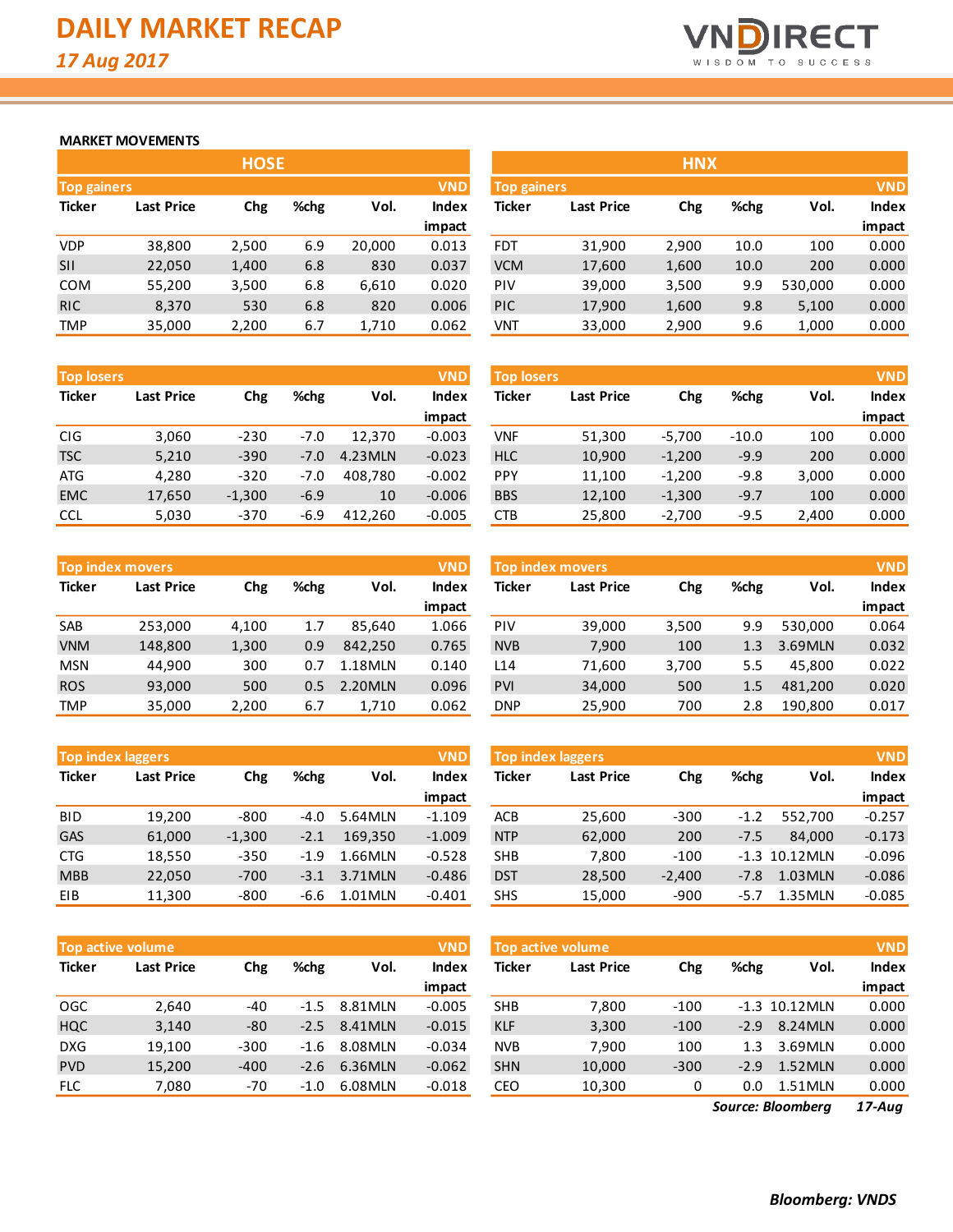

#### **FOREIGN ACTIVITIES**

| <b>Volume (Mn'shs</b> | <b>HOSE</b> | d/d    | <b>HNX</b>       |          | $d/d$ Value (VND'bn)  | <b>HOSE</b> | d/d    | <b>HNX</b> | d/d    |
|-----------------------|-------------|--------|------------------|----------|-----------------------|-------------|--------|------------|--------|
| <b>BUY</b>            | 47.9        | 591.4% | 2.1              | 190.8%   | <b>BUY</b>            | 1,857.5     | 757.3% | 25.9       | 85.8%  |
| % of market           | 20.1%       |        | 3.8%             |          | % of market           | 32.7%       |        | 4.4%       |        |
| <b>SELL</b>           | 11.7        | 73.4%  | 0.5              | $-59.1%$ | <b>SELL</b>           | 397.2       | 110.0% | 9.2        | -54.8% |
| % of market           | 4.9%        |        | 0.9%             |          | % of market           | 7.0%        |        | 1.6%       |        |
| <b>NET BUY (SELL)</b> | 36.2        |        | 1.6 <sub>1</sub> |          | <b>NET BUY (SELL)</b> | 1,460.3     |        | 16.7       |        |

*Source: HSX, HNX*



|  |  |  | <b>2017 ACCUMULATION</b> |
|--|--|--|--------------------------|
|--|--|--|--------------------------|

| <b>Volume (MIn'shs)</b> |         | HOSE % of 2016 |        | HNX % of 2016 | Value (VND'bn)        | <b>HOSE % of 2016</b> |       |         | HNX % of 2016 |
|-------------------------|---------|----------------|--------|---------------|-----------------------|-----------------------|-------|---------|---------------|
| <b>BUY</b>              | 1,790.0 | 72.7%          | 188.6  | 47.8%         | <b>BUY</b>            | 74,245.0              | 81.4% | 2,708.5 | 43.5%         |
| % of market             | 6.1%    |                | 2.2%   |               | % of market           | 12.6%                 |       | 3.0%    |               |
| <b>SELL</b>             | 1,731.1 | 64.8%          | 208.0  | 63.4%         | <b>SELL</b>           | 60,776.3              | 61.4% | 2,753.4 | 54.1%         |
| % of market             | 5.9%    |                | 2.4%   |               | % of market           | 10.4%                 |       | 3.1%    |               |
| <b>NET BUY (SELL)</b>   | 58.9    |                | (19.4) |               | <b>NET BUY (SELL)</b> | 13,469                |       | (44.9)  |               |

*Source: HSX, HNX*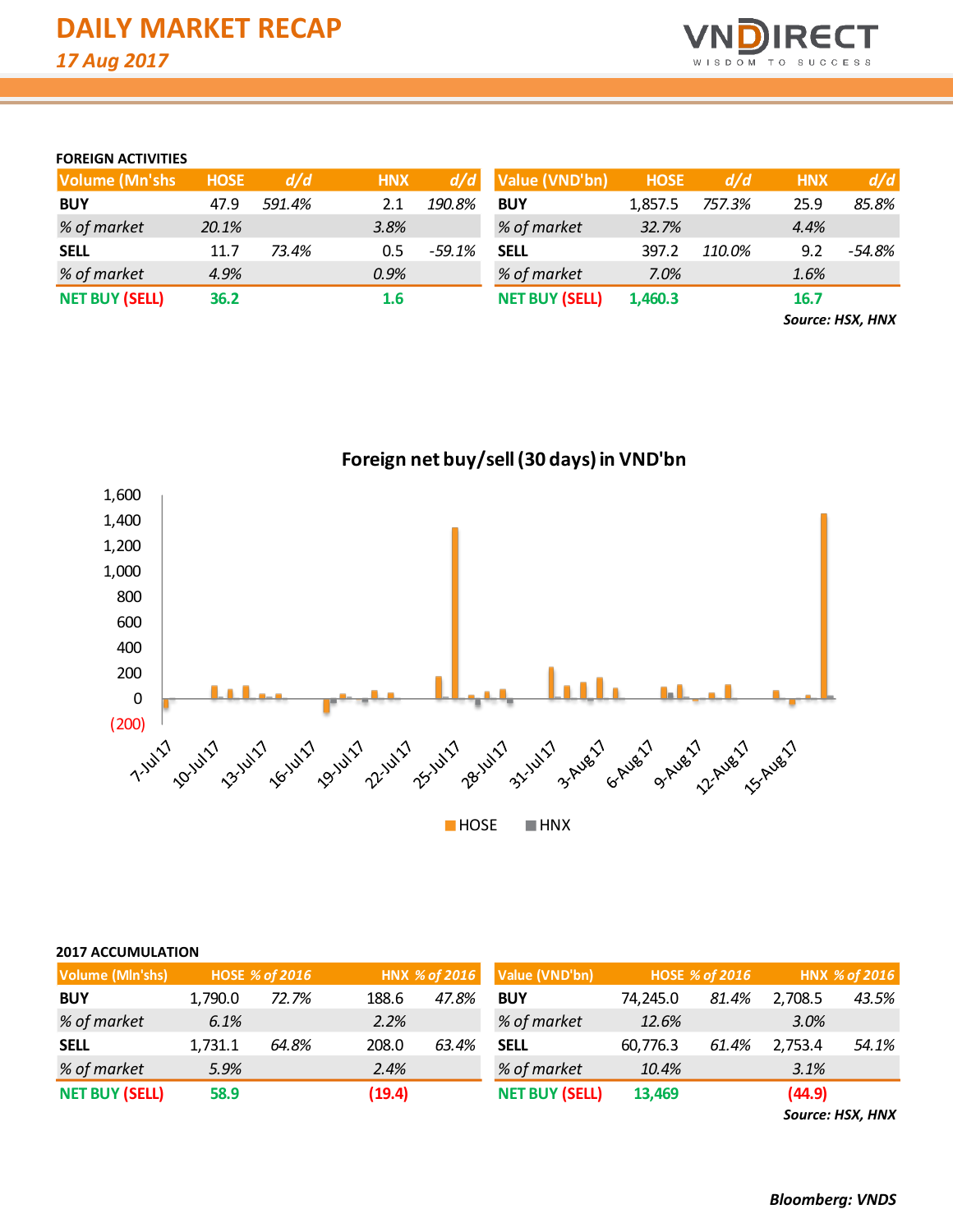

#### **FOREIGN ACTIVITIES**

|               |                                  | <b>HOSE</b>              |         |            |               | <b>HNX</b>                                |        |        |         |       |        |  |
|---------------|----------------------------------|--------------------------|---------|------------|---------------|-------------------------------------------|--------|--------|---------|-------|--------|--|
|               | Top buy by foreigners (value)    |                          |         |            | VND'bn        | VND'bn<br>Top buy by foreigners (value)   |        |        |         |       |        |  |
| <b>Ticker</b> | Chg<br>%chg<br><b>Last Price</b> |                          | Value   | Index      | <b>Ticker</b> | %chg<br>Chg<br>Value<br><b>Last Price</b> |        |        |         | Index |        |  |
|               |                                  |                          |         |            | impact        |                                           |        |        |         |       | impact |  |
| <b>VPB</b>    | 39,000                           | $\overline{\phantom{0}}$ |         | $-1,456.7$ | 0.000         | <b>SHB</b>                                | 7,800  | $-100$ | $-1.27$ | 8.0   | 0.000  |  |
| <b>VNM</b>    | 148,800                          | 1,300                    | 0.88    | 149.1      | 0.745         | <b>DNP</b>                                | 25,900 | 700    | 2.78    | 5.3   | 0.000  |  |
| <b>DXG</b>    | 19,100                           | $-300$                   | $-1.55$ | 48.0       | $-0.034$      | <b>HUT</b>                                | 11,500 | $-100$ | $-0.86$ | 2.9   | 0.000  |  |
| <b>VCI</b>    | 60,000                           | $\mathbf 0$              | 0.00    | 27.7       | 0.000         | <b>DBC</b>                                | 27,200 | $-800$ | $-2.86$ | 1.7   | 0.000  |  |
| <b>HSG</b>    | 28,400                           | $-750$                   | $-2.57$ | 27.0       | $-0.104$      | <b>NDN</b>                                | 8,500  | $-200$ | $-2.30$ | 1.5   | 0.000  |  |
|               |                                  |                          |         |            |               |                                           |        |        |         |       |        |  |

|               | Top sell by foreigners (value)   |        |         |       | <b>VND'bn</b> | Top sell by foreigners (value) | VND'bn  |          |         |       |        |
|---------------|----------------------------------|--------|---------|-------|---------------|--------------------------------|---------|----------|---------|-------|--------|
| <b>Ticker</b> | %chg<br><b>Last Price</b><br>Chg |        | Value   | Index | Ticker        | Chg<br><b>Last Price</b>       |         | %chg     | Value   | Index |        |
|               |                                  |        |         |       | impact        |                                |         |          |         |       | impact |
| <b>VNM</b>    | 148.800                          | 1,300  | 0.88    | 129.7 | 0.745         | <b>PVS</b>                     | 16,500  | $-100$   | $-0.60$ | 2.3   | 0.000  |
| <b>HSG</b>    | 28,400                           | $-750$ | $-2.57$ | 55.6  | $-0.104$      | <b>VCS</b>                     | 180,000 | $-3,000$ | $-1.64$ | 1.5   | 0.000  |
| <b>SVC</b>    | 53,000                           | 900    | 1.73    | 35.0  | 0.009         | <b>DBC</b>                     | 27,200  | $-800$   | $-2.86$ | 1.3   | 0.000  |
| <b>BID</b>    | 19,200                           | $-800$ | $-4.00$ | 21.3  | $-1.080$      | PHC                            | 14,100  | $-800$   | $-5.37$ | 0.9   | 0.000  |
| <b>DXG</b>    | 19,100                           | $-300$ | $-1.55$ | 13.2  | $-0.034$      | SIC                            | 12,500  | $-300$   | $-2.34$ | 0.8   | 0.000  |

|               | Top net buy by foreigners (value) |                          |         |            | VND'bn          |            | Top net buy by foreigners (value) |          |         |       |                 |  |  |
|---------------|-----------------------------------|--------------------------|---------|------------|-----------------|------------|-----------------------------------|----------|---------|-------|-----------------|--|--|
| <b>Ticker</b> | <b>Last Price</b>                 | Chg                      | %chg    | Value      | Index<br>impact | Ticker     | <b>Last Price</b>                 | Chg      | %chg    | Value | Index<br>impact |  |  |
| <b>VPB</b>    | 39,000                            | $\overline{\phantom{0}}$ |         | $-1,456.7$ | 0.000           | <b>SHB</b> | 7.800                             | $-100$   | $-1.27$ | 8.0   | 0.000           |  |  |
| <b>DXG</b>    | 19,100                            | $-300$                   | $-1.55$ | 34.8       | $-0.034$        | <b>DNP</b> | 25,900                            | 700      | 2.78    | 5.3   | 0.000           |  |  |
| VCI           | 60.000                            | 0                        | 0.00    | 27.1       | 0.000           | <b>HUT</b> | 11,500                            | $-100$   | $-0.86$ | 2.9   | 0.000           |  |  |
| <b>TDH</b>    | 16,150                            | 200                      | 1.25    | 24.4       | 0.006           | <b>NDN</b> | 8,500                             | $-200$   | $-2.30$ | 1.5   | 0.000           |  |  |
| <b>VNM</b>    | 148.800                           | 1,300                    | 0.88    | 19.4       | 0.745           | <b>MAS</b> | 90.100                            | $-1,900$ | $-2.07$ | 1.3   | 0.000           |  |  |

|                 | Top net sell by foreigners (value) |        |         |         | <b>VND'bn</b>   | Top net sell by foreigners (value) |            |          |         |         |                 |  |
|-----------------|------------------------------------|--------|---------|---------|-----------------|------------------------------------|------------|----------|---------|---------|-----------------|--|
| <b>Ticker</b>   | Last Price                         | Chg    | %chg    | Value   | Index<br>impact | Ticker                             | Last Price | Chg      | %chg    | Value   | Index<br>impact |  |
| <b>HSG</b>      | 28.400                             | $-750$ | $-2.57$ | $-28.6$ | $-0.104$        | <b>PVS</b>                         | 16.500     | $-100$   | $-0.60$ | $-2.23$ | 0.000           |  |
| <b>SVC</b>      | 53,000                             | 900    | 1.73    | $-25.7$ | 0.009           | <b>VCS</b>                         | 180,000    | $-3,000$ | $-1.64$ | $-1.47$ | 0.000           |  |
| <b>BID</b>      | 19,200                             | $-800$ | $-4.00$ | $-16.2$ | $-1.080$        | <b>PHC</b>                         | 14,100     | $-800$   | $-5.37$ | $-0.86$ | 0.000           |  |
| NT <sub>2</sub> | 27,000                             | $-700$ | $-2.53$ | $-8.7$  | $-0.080$        | <b>SIC</b>                         | 12,500     | $-300$   | $-2.34$ | $-0.76$ | 0.000           |  |
| SSI             | 24,600                             | $-550$ | $-2.19$ | $-7.1$  | $-0.106$        | <b>PVE</b>                         | 7,800      | $-100$   | $-1.27$ | $-0.34$ | 0.000           |  |

*Source: Bloomberg, HOSE, HNX*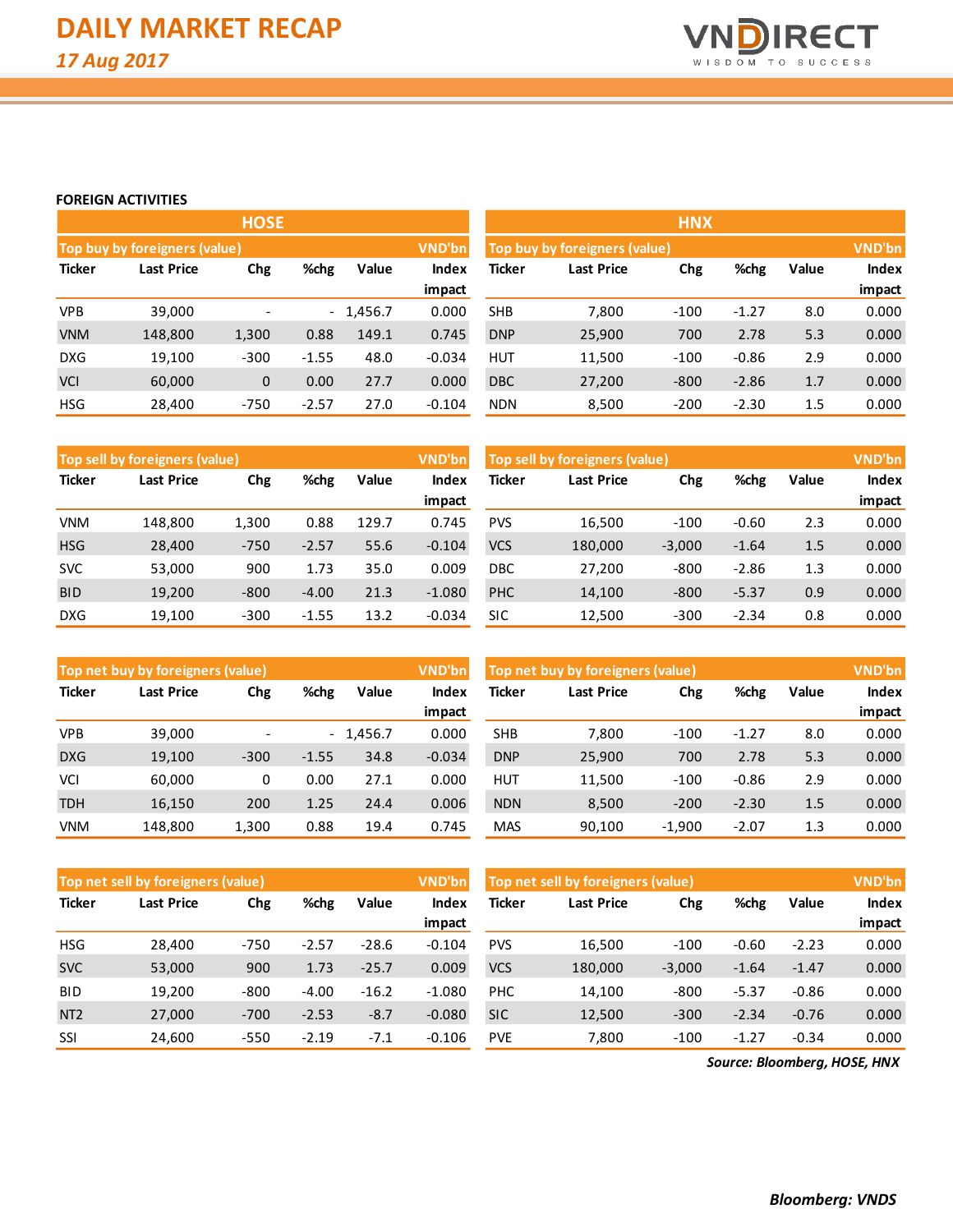

#### **TOP 70 MARKET CAPS SNAPSHOT ON HOSE**

| <b>No. Ticker</b> | <b>Price</b> |         |         | Price change (%) |                |                | Mkt. Cap Outs. Vol. Float ratio | <b>Avail. FII</b> | Ave. daily vol. |                      | <b>EPS</b>     |         | P/E              | P/B              | <b>ROE</b> | <b>ROA</b> |
|-------------------|--------------|---------|---------|------------------|----------------|----------------|---------------------------------|-------------------|-----------------|----------------------|----------------|---------|------------------|------------------|------------|------------|
|                   | <b>VND</b>   | 1M      | 3M      | 6M               | <b>US\$mln</b> | <b>MIn'shs</b> | $\frac{9}{6}$                   | %                 | (30 days-shs)   | <b>T12M</b>          | <b>Diluted</b> | 1Y Gr.  | $\boldsymbol{X}$ | $\boldsymbol{X}$ | %          | %          |
| 1 VNM VM          | 148,800      | $-2.0$  | 1.2     | 14.5             | 9,501          | 1,451          | 57.8                            | 44.8              | 617,765         | 6,333                | 5,831          | 19.9    | 23.5             | 8.8              | 38.9       | 33.1       |
| 2 SAB VM          | 253,000      | 15.3    | 34.1    | 17.8             | 7,138          | 641            | 10.4                            | 39.1              | 50,523          | 6,947                | 6,442          | 37.3    | 36.4             | 13.0             | 35.2       | 22.9       |
| 3 VCB VM          | 37,300       | $-1.1$  | 3.0     | $-2.6$           | 5,904          | 3,598          | 22.9                            | 9.1               | 995,452         | 1,788                | 1,566          | 6.0     | 20.9             | 2.6              | 12.8       | 1.0        |
| 4 GAS VM          | 61,000       | $-1.8$  | 12.1    | 3.6              | 5,135          | 1,913          | 4.2                             | 45.7              | 559,079         | 4,128                | 3,548          | $-18.8$ | 14.8             | 2.9              | 20.3       | 13.4       |
| 5 VIC VM          | 42,750       | 0.8     | 3.5     | $-2.8$           | 4,961          | 2,638          | 52.3                            | 19.1              | 405,922         | 1,713                | 1,178          | 111.2   | 24.9             | 4.0              | 10.5       | 1.6        |
| 6 PLX VM          | 65,800       | $-4.2$  | 29.0    | N/A              | 3,355          | 1,159          | 100.0                           | 11.5              | 757,497         | 3,617                | 4,254          | 43.0    | 18.2             | 3.6              | 26.3       | 8.5        |
| 7 CTG VM          | 18,550       | $-1.3$  | 4.5     | $-1.9$           | 3,039          | 3,723          | 15.8                            | 0.1               | 2,289,241       | 1,970                | 1,457          | 20.6    | 9.4              | $1.2$            | 12.0       | 0.8        |
| 8 BID VM          | 19,200       | 1.6     | 15.0    | 13.6             | 2,888          | 3,419          | 4.7                             | 28.2              | 3,562,274       | 1,810                | 1,354          | $-5.1$  | 10.6             | 1.5              | 14.6       | 0.7        |
| 9 MSN VM          | 44,900       | 10.5    | 3.2     | 7.7              | 2,249          | 1,138          | 32.2                            | 19.4              | 559,219         | 2,099                | 2,481          | 86.5    | 21.4             | 3.3              | 18.1       | 4.1        |
| 10 HPG VM         | 33,650       | 2.4     | 23.7    | 21.7             | 2,246          | 1,517          | 58.9                            | 9.6               | 3,699,752       | 5,182                | 4,470          | 82.3    | 6.5              | 2.2              | 34.9       | 20.9       |
| 11 ROS VM         | 93,000       | 7.9     | $-36.3$ | $-27.7$          | 1,935          | 473            | 27.0                            | 47.2              | 2,488,206       | 1,033                | 1,033          | N/A     | 90.1             | 9.0              | 11.7       | 7.4        |
| 12 VJC VM         | 122,600      | $-3.5$  | $-4.2$  | N/A              | 1,739          | 322            | 60.9                            | 5.8               | 331,185         | 8,726                | 8,726          | $-24.9$ | 14.0             | 8.1              | 68.7       | 14.3       |
| 13 NVL VM         | 61,900       | $-9.0$  | $-8.7$  | 1.8              | 1,696          | 623            | 29.5                            | 39.0              | 1,459,825       | 3,396                | 3,059          | N/A     | 18.2             | 4.0              | 23.1       | 5.3        |
| 14 BVH VM         | 56,200       | $-4.6$  | $-2.3$  | $-10.8$          | 1,683          | 680            | 29.1                            | 24.5              | 378,927         | 2,103                | 1,651          | 10.9    | 26.7             | 3.7              | 9.7        | 1.6        |
| 15 MBB VM         | 22,050       | 7.0     | 33.2    | 49.5             | 1,662          | 1,713          | 49.8                            | 0.0               | 2,919,665       | 1,983                | 1,715          | $-6.3$  | 11.1             | 1.5              | 12.7       | 1.3        |
| 16 MWG VM         | 105,600      | 2.3     | 17.3    | 22.8             | 1,429          | 308            | 70.9                            | 0.0               | 354,604         | 5,949                | 4,974          | 40.3    | 17.7             | 7.4              | 47.1       | 15.6       |
| 17 FPT VM         | 47,400       | $-1.3$  | 14.0    | 20.3             | 1,107          | 531            | 70.5                            | 0.0               | 1,118,236       | 3,887                | 3,413          | 2.9     | 12.2             | 2.5              | 21.8       | 7.8        |
| 18 STB VM         | 11,850       | 1.3     | $-5.2$  | 7.7              | 940            | 1,804          | 94.6                            | 15.2              | 2,591,596       | 269                  | 49             | $-89.0$ | 44.0             | 0.9              | 1.8        | 0.1        |
| 19 BHN VM         | 79,600       | $-3.6$  | $-1.8$  | $-28.0$          | 812            | 232            | 100.0                           | 31.5              | 28,082          | 3,236                | 3,236          | $-9.6$  | 24.6             | 3.3              | 13.8       | 8.0        |
| 20 CTD VM         | 210,000      | $-1.8$  | 3.2     | 1.9              | 711            | 77             | 89.1                            | 2.8               |                 | 68,396 20,254 20,894 |                | 88.6    | 10.4             | 2.5              | 28.1       | 15.5       |
| 21 DHG VM         | 111,000      | $-5.3$  | 11.7    | 48.0             | 639            | 131            | 31.8                            | 0.0               | 263,735         | 5,020                | 4,662          | 21.7    | 22.1             | 4.8              | 22.1       | 20.1       |
| 22 EIB VM         | 11,300       | $-5.8$  | 2.7     | 9.7              | 611            | 1,229          | 75.6                            | 0.5               | 607,609         | 468                  | 251            | 660.6   | 24.2             | 1.0              | 3.1        | 0.3        |
| 23 SSI VM         | 24,600       | $-4.3$  | 2.1     | 16.9             | 530            | 490            | 57.0                            | 48.3              | 3,848,746       | 2,238                | 1,698          | 2.4     | 11.0             | 1.4              | 13.6       | 7.5        |
| 24 GMD VM         | 41,300       | $-0.5$  | 4.3     | 29.9             | 524            | 288            | 59.5                            | 0.0               | 530,705         | 2,087                | 2,009          | $-4.2$  | 19.8             | 1.4              | 7.6        | 4.3        |
| 25 PNJ VM         | 104,200      | 8.5     | 13.1    | 38.9             | 496            | 108            | 64.5                            | 0.0               | 306,057         | 6,190                | 4,383          | 671.7   | 16.8             | 5.9              | 34.5       | 17.4       |
| 26 REE VM         | 34,800       | $-1.8$  | 11.9    | 27.5             | 475            | 310            | 48.3                            | 0.0               | 1,514,066       | 4,896                | 3,526          | 27.9    | 7.1              | 1.5              | 20.1       | 12.7       |
| 27 HSG VM         | 28,400       | $-7.2$  | 2.7     | 0.0              | 437            | 350            | 50.1                            | 21.6              | 3,959,253       | 4,575                | 4,200          | 120.2   | 6.2              | 2.1              | 45.0       | 15.4       |
| 28 DPM VM         | 23,400       | $-1.1$  | $-1.9$  | $-4.1$           | 403            | 391            | 35.2                            | 28.2              | 961,824         | 1,925                | 2,452          | $-25.6$ | 12.2             | 1.1              | 9.7        | 9.4        |
| 29 CII VM         | 35,700       | $-4.8$  | $-11.6$ | 8.2              | 387            | 246            | 55.7                            | 8.4               | 1,006,335       | 8,644                | 3,191          | 9.7     | 4.1              | 1.9              | 46.6       | 12.3       |
| 30 KDC VM         | 40,900       | $-11.7$ | 0.2     | 6.2              | 370            | 206            | 49.8                            | 38.4              | 481,315         | 6,728                | 5,714          | $-74.7$ | 6.1              | 1.4              | 20.8       | 15.6       |
| 31 HAG VM         | 8,400        | $-8.9$  | $-6.3$  | 16.0             | 343            | 927            | 61.3                            | 37.3              | 3,722,718       | 620                  | $-1,439$       | N/A     | 13.5             | 0.5              | $-8.3$     | $-2.3$     |
| 32 NT2 VM         | 27,000       | $-3.4$  | $-9.8$  | $-14.8$          | 342            | 288            | 27.9                            | 28.4              | 302,238         | 2,816                | 3,701          | $-5.0$  | 9.6              | 1.5              | 20.3       | 8.6        |
| 33 DCM VM         | 13,900       | 1.8     | $-5.4$  | 35.0             | 324            | 529            | 24.3                            | 47.5              | 3,240,686       | 1,508                | 1,011          | N/A     | 9.2              | 1.2              | 11.8       | 5.9        |
| 34 SBT VM         | 28,900       | $-25.5$ | 14.0    | 19.7             | 322            | 253            | 53.5                            | 42.3              | 2,726,852       | 1,209                | 1,176          | 2.4     | 23.9             | 2.4              | 9.8        | 4.5        |
| 35 VCI VM         | 60,000       | 3.1     | N/A     | N/A              | 317            | 120            | 92.7                            | 20.1              | N/A             | 3,854                | 3,854          | $-18.8$ | 15.6             | 5.2              | 31.9       | 12.1       |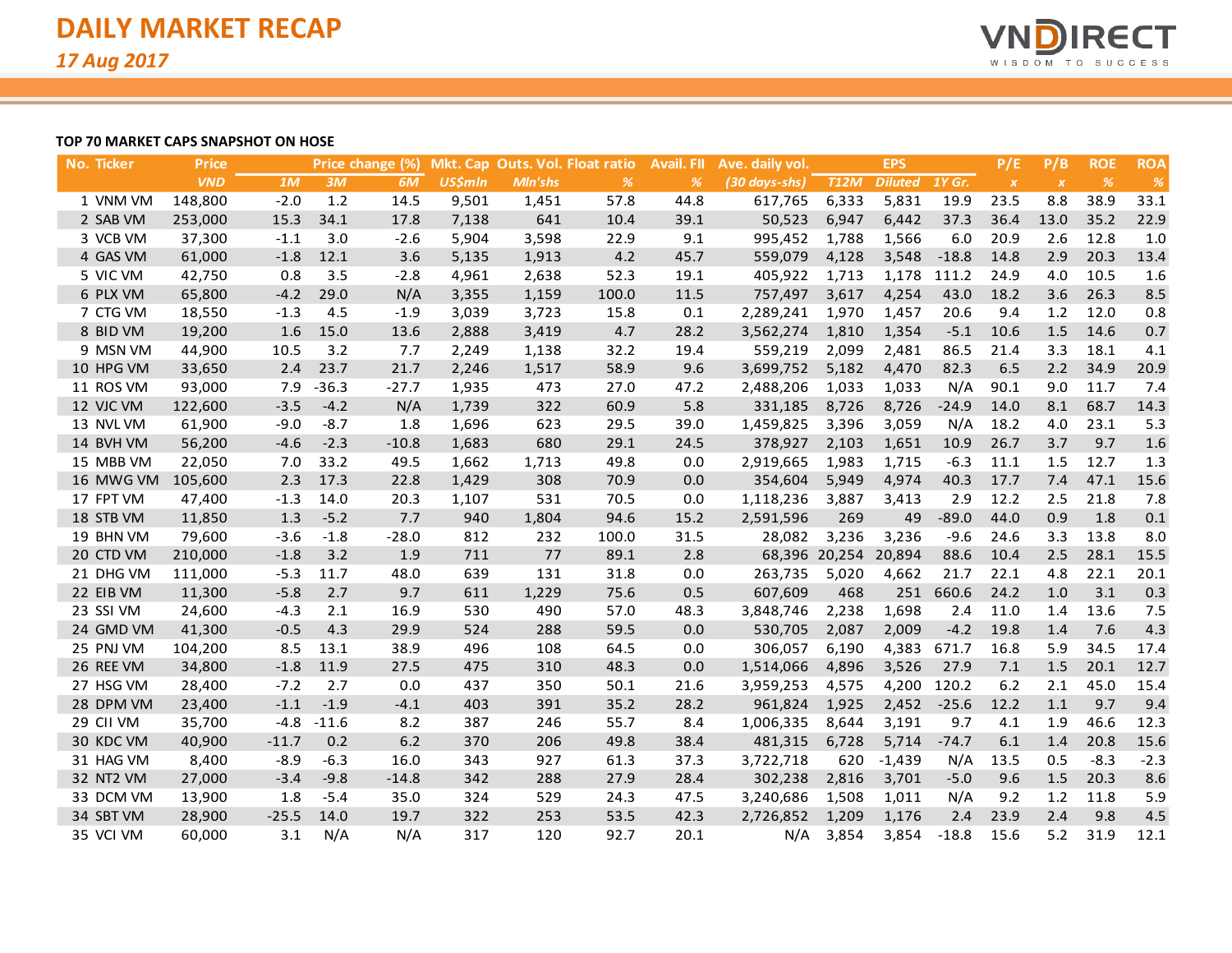

| No. Ticker | <b>Price</b> |         |         | Price change (%) |                |         | Mkt. Cap Outs. Vol. Float ratio | Avail. Fll | Ave. daily vol.         |             | <b>EPS</b>     |         | P/E              | P/B              | <b>ROE</b> | ROA           |
|------------|--------------|---------|---------|------------------|----------------|---------|---------------------------------|------------|-------------------------|-------------|----------------|---------|------------------|------------------|------------|---------------|
|            | <b>VND</b>   | 1M      | 3M      | 6M               | <b>US\$mln</b> | Mln'shs | %                               | %          | $(30 \text{ days-shs})$ | <b>T12M</b> | Diluted 1Y Gr. |         | $\boldsymbol{X}$ | $\boldsymbol{X}$ | $\%$       | $\frac{9}{6}$ |
| 36 HNG VM  | 9,310        | $-7.8$  | $-19.7$ | 2.0              | 314            | 767     | 35.1                            | 48.2       | 1,597,167               | 759         | $-1,298$       | N/A     | 12.3             | 0.7              | $-9.8$     | $-3.3$        |
| 37 HBC VM  | 54,300       | $-5.9$  | 22.8    | 69.3             | 308            | 129     | 71.5                            | 25.2       | 1,409,227               | 6,866       | 3,960          | 539.6   | 7.9              | 4.0              | 47.6       | 6.4           |
| 38 HT1 VM  | 17,700       | $-15.7$ | $-11.1$ | $-12.4$          | 297            | 382     | 20.0                            | 42.7       | 629,054                 | 1,734       | 2,121          | $-0.2$  | 10.2             | 1.3              | 16.0       | 6.7           |
| 39 BMP VM  | 82,400       | $-5.0$  | $-19.0$ | $-22.5$          | 297            | 82      | 61.8                            | 3.3        | 253,595                 | 6,230       | 7,664          | 20.9    | 13.2             | 2.8              | 23.1       | 20.7          |
| 40 KBC VM  | 14,100       | $-8.7$  | $-13.2$ | $-3.4$           | 291            | 470     | 73.8                            | 15.5       | 2,316,662               | 1,232       | 1,186          | $-11.6$ | 11.4             | 0.8              | 8.4        | 4.5           |
| 41 KDH VM  | 28,250       | $-0.5$  | 0.4     | 31.4             | 291            | 234     | 49.1                            | 2.4        | 103,870                 | 1,726       | 1,587          | 55.3    | 16.4             | 1.8              | 11.3       | 5.2           |
| 42 PPC VM  | 19,750       | $-2.2$  | $-1.7$  | 16.5             | 276            | 318     | 15.0                            | 33.7       | 495,430                 | 2,665       | 1,724          | $-2.2$  | 7.4              | 1.1              | 15.3       | 8.5           |
| 43 PDR VM  | 27,700       | 5.3     | 13.7    | 116.9            | 271            | 222     | 38.3                            | 48.3       | 886,320                 | 1,357       | 1,033          | 28.1    | 20.4             | 2.5              | 10.5       | 3.0           |
| 44 BHS VM  | 20,550       | $-20.7$ | 8.4     | 106.7            | 269            | 298     | 80.4                            | 40.8       | 3,215,352               | 1,462       | 1,636          | 5.8     | 14.1             | 1.1              | 10.7       | 4.7           |
| 45 TCH VM  | 16,300       | $-9.2$  | $-27.6$ | $-5.0$           | 260            | 363     | 52.5                            | 48.7       | 1,310,017               | 1,379       | 1,379          | N/A     | 11.8             | 1.3              | 16.6       | 15.1          |
| 46 PVD VM  | 15,200       | 15.2    | $-5.0$  | $-31.5$          | 256            | 383     | 48.1                            | 29.2       | 2,958,647               | $-513$      | 224            | $-94.1$ | N/A              | 0.4              | $-1.0$     | $-0.5$        |
| 47 DXG VM  | 19,100       | 15.8    | $-6.8$  | 39.2             | 240            | 286     | 76.6                            | 21.4       | 4,463,909               | 2,087       | 2,555          | 29.6    | 9.2              | 1.6              | 26.5       | 13.4          |
| 48 TLG VM  | 104,400      | $-0.6$  | 29.3    | 31.9             | 229            | 50      | 25.6                            | 72.0       | 2,673                   | 4,704       | 4,242          | 24.9    | 22.2             | 5.4              | 23.8       | 18.8          |
| 49 HCM VM  | 40,000       | $-4.1$  | 12.4    | 32.9             | 228            | 130     | 38.0                            | 46.8       | 471,927                 | 3,032       | 2,395          | 49.9    | 13.2             | 2.1              | 13.8       | 9.8           |
| 50 VCF VM  | 193,000      | $-3.5$  | 7.2     | 24.5             | 226            | 27      | 30.7                            | 19.3       |                         | 193 13,794  | 14,450         | 30.0    | 14.0             | 2.3              | 18.3       | 12.9          |
| 51 TRA VM  | 119,900      | $-5.1$  | 11.0    | 22.5             | 219            | 41      | 57.8                            | 1.4        | 28,458                  | 5,275       | 5,081          | 29.0    | 22.7             | 5.4              | 22.9       | 14.6          |
| 52 VHC VM  | 50,000       | $-10.7$ | $-3.8$  | $-5.3$           | 203            | 92      | 25.1                            | 61.1       | 39,092                  | 5,366       | 5,922          | 80.9    | 9.3              | 1.9              | 24.1       | 11.6          |
| 53 NLG VM  | 29,150       | 3.7     | 12.1    | 39.4             | 202            | 157     | 56.2                            | 5.3        | 1,058,234               | 3,347       | 1,954          | 70.0    | 8.7              | 1.8              | 13.5       | 5.8           |
| 54 QCG VM  | 16,500       | $-29.8$ | $-4.6$  | 243.0            | 200            | 275     | 32.1                            | 48.7       | 397,399                 | 811         | 163            | 87.6    | 20.4             | 1.2              | 1.2        | 0.5           |
| 55 FLC VM  | 7,080        | $-3.1$  | $-10.6$ | 13.3             | 199            | 638     | 86.2                            | 38.3       | 10,992,880              | 969         | 1,795          | $-8.0$  | 7.3              | 0.5              | 14.6       | 7.1           |
| 56 BIC VM  | 36,300       | $-5.3$  | $-7.6$  | $-12.9$          | 187            | 117     | 99.7                            | 1.5        | 20,456                  | 1,090       | 1,083          | $-27.2$ | 33.3             | 2.1              | 6.3        | 2.9           |
| 57 LGC VM  | 21,350       | $-6.8$  | $-8.2$  | $-19.4$          | 181            | 193     | N/A                             | 4.0        | 470                     | 1,584       | 1,698          | $-49.5$ | 13.5             | 1.8              | 13.2       | 3.8           |
| 58 PAN VM  | 34,650       | $-5.1$  | $-2.8$  | $-6.2$           | 179            | 118     | 59.8                            | 46.8       | 14,282                  | 1,428       | 2,164          | $-1.9$  | 24.3             | 1.7              | 7.6        | 4.8           |
| 59 GTN VM  | 16,300       | $-4.7$  | $-4.7$  | $-5.2$           | 179            | 250     | 18.2                            | 50.6       | 840,105                 | 141         | 104            |         | $-86.3$ 115.4    | 1.5              | 1.4        | 1.0           |
| 60 PGD VM  | 45,000       | $-15.4$ | $-4.3$  | 14.4             | 178            | 90      | 49.5                            | 20.8       | 17,655                  | 1,077       | 2,313          | $-37.5$ | 41.8             | 2.9              | 11.6       | 6.4           |
| 61 DMC VM  | 116,400      | $-13.1$ | 10.9    | 40.2             | 178            | 35      | 46.3                            | 37.2       | 9,856                   | 5,597       | 4,856          | 44.3    | 20.8             | 4.5              | 22.9       | 18.1          |
| 62 PVT VM  | 14,100       | $-6.0$  | 8.0     | 5.6              | 175            | 281     | 48.9                            | 19.5       | 372,694                 | 1,257       | 1,321          | 12.9    | 11.2             | 1.1              | 11.1       | 4.6           |
| 63 ITA VM  | 4,050        | $-14.0$ | 13.4    | 2.5              | 167            | 938     | 69.3                            | 38.2       | 5,839,310               | 36          | 43             |         | $-74.1$ 112.4    | 0.4              | 0.5        | 0.3           |
| 64 BWE VM  | 25,300       | N/A     | N/A     | N/A              | 167            | 150     | 100.0                           | 49.0       | N/A                     | 1,606       | 1,606          | N/A     | 15.8             | 1.3              | 8.7        | 3.0           |
| 65 VSH VM  | 18,400       | 4.0     | 5.7     | 17.2             | 167            | 206     | 69.3                            | 33.6       | 80,076                  | 1,510       | 1,219          | 2.4     | 12.2             | 1.3              | 11.0       | 5.6           |
| 66 DIG VM  | 15,800       | 3.9     | 32.2    | 101.8            | 166            | 238     | 87.1                            | 22.0       | 998,843                 | 276         | 228            | 459.2   | 57.2             | 1.4              | 1.2        | 0.6           |
| 67 PTB VM  | 135,500      | 15.4    | 22.7    | 16.1             | 155            | 26      | 59.5                            | 34.3       | 149,642 10,309          |             | 8,863          | 58.8    | 13.1             | 4.6              | 35.6       | 16.7          |
| 68 PC1 VM  | 35,700       | 7.2     | 10.5    | 30.0             | 154            | 98      | 67.0                            | 18.3       | 69,470                  | 3,486       | 3,486          | $-50.6$ | 10.2             | 1.8              | 18.7       | 7.8           |
| 69 PHR VM  | 41,100       | 17.8    | 40.3    | 28.4             | 142            | 78      | 30.7                            | 41.9       | 516,159                 | 3,039       | 2,804          | 14.7    | 13.5             | 1.4              | 8.6        | 6.8           |
| 70 CHP VM  | 25,500       | $-10.5$ | 8.7     | 12.3             | 141            | 126     | 20.0                            | 46.0       | 113,190                 | 3,504       | 1,950          | $-21.5$ | 7.3              | 1.8              | 23.9       | 12.3          |